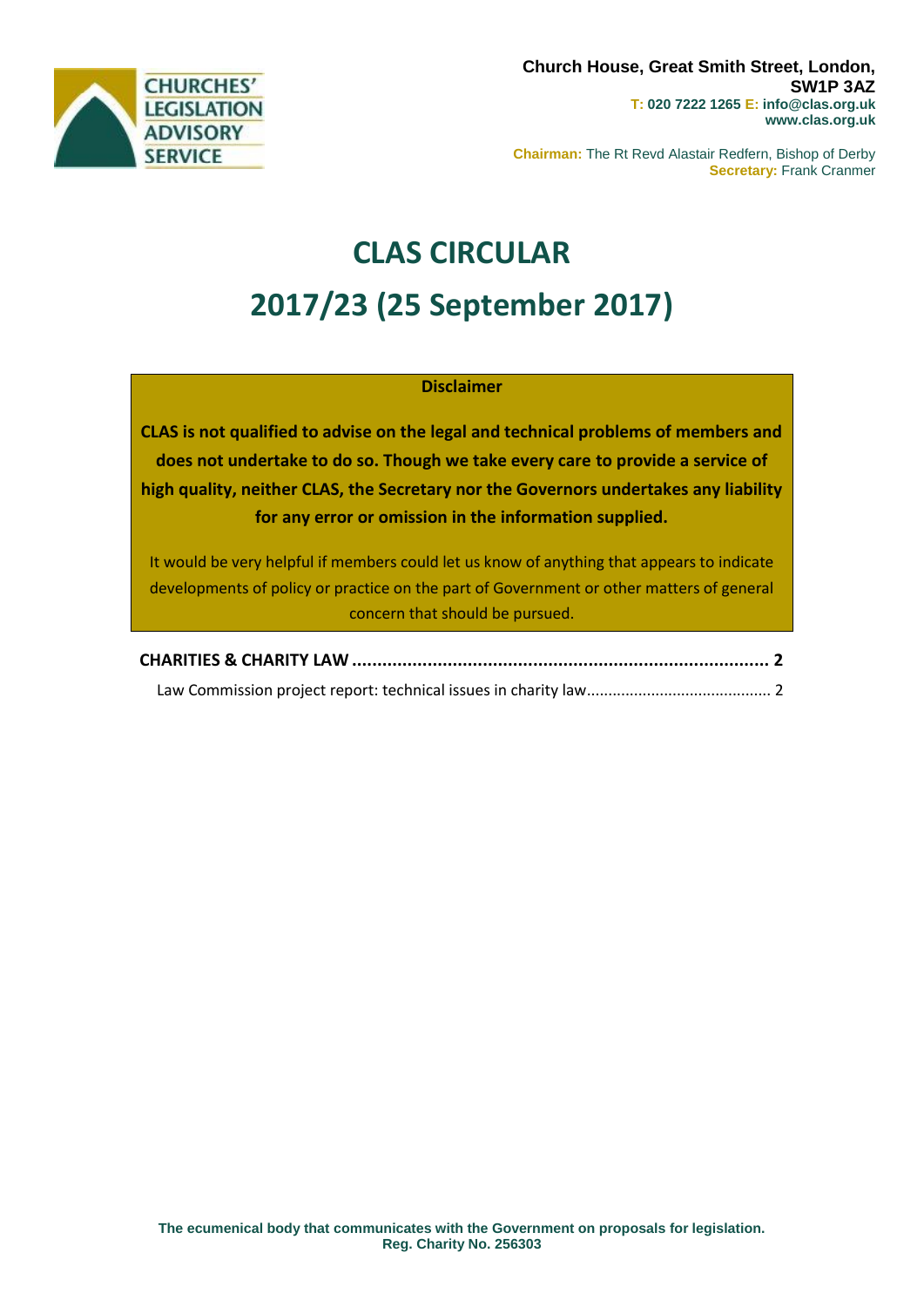# <span id="page-1-0"></span>**CHARITIES & CHARITY LAW**

<span id="page-1-1"></span>**Law Commission project report: technical issues in charity law**

**For information or for action**

The Law Commission has published the final [report](https://s3-eu-west-2.amazonaws.com/lawcom-prod-storage-11jsxou24uy7q/uploads/2017/09/6.3781_LC_HC304_Technical-Issues-in-Charity-Law_FINAL_080917_WEB.pdf) of its project on technical issues in charity law, which makes various recommendations aimed at removing unnecessary bureaucracy from charities whilst ensuring proper protections for the public. The Report makes 43 recommendations and includes a draft Bill that would give these proposals legislative effect. It also contains helpful background detail on each of the proposals as well as incorporating evidence supplied by consultees, including CLAS.

CLAS responded to the original consultation phase of this project in July 2015 and members were also involved in responses to the supplementary consultation and a series of consultation meetings with the Law Commission team, including the lead Commissioner, Professor Nicholas Hopkins.

Members will recall that the project was not a full review of charity law and related only to selected technical issues. As such, those issues did not include a number of controversial matters which have recently had a high profile such as the law of public benefit, the charitable status of independent schools, or fundraising practices.

For charities, recommendations include:

- giving them more flexibility to obtain tailored advice when they sell land, and removing unnecessary administrative burdens;
- changes to the law to help them amend their governing documents more easily, with Charity Commission oversight where appropriate;
- increased flexibility to use their permanent endowment, with checks in place to ensure its protection in the long term;
- removing legal barriers to charity mergers when a merger is in their best interests; and
- giving trustees advance assurance that litigation costs in the Charity Tribunal can be paid from the charity's funds.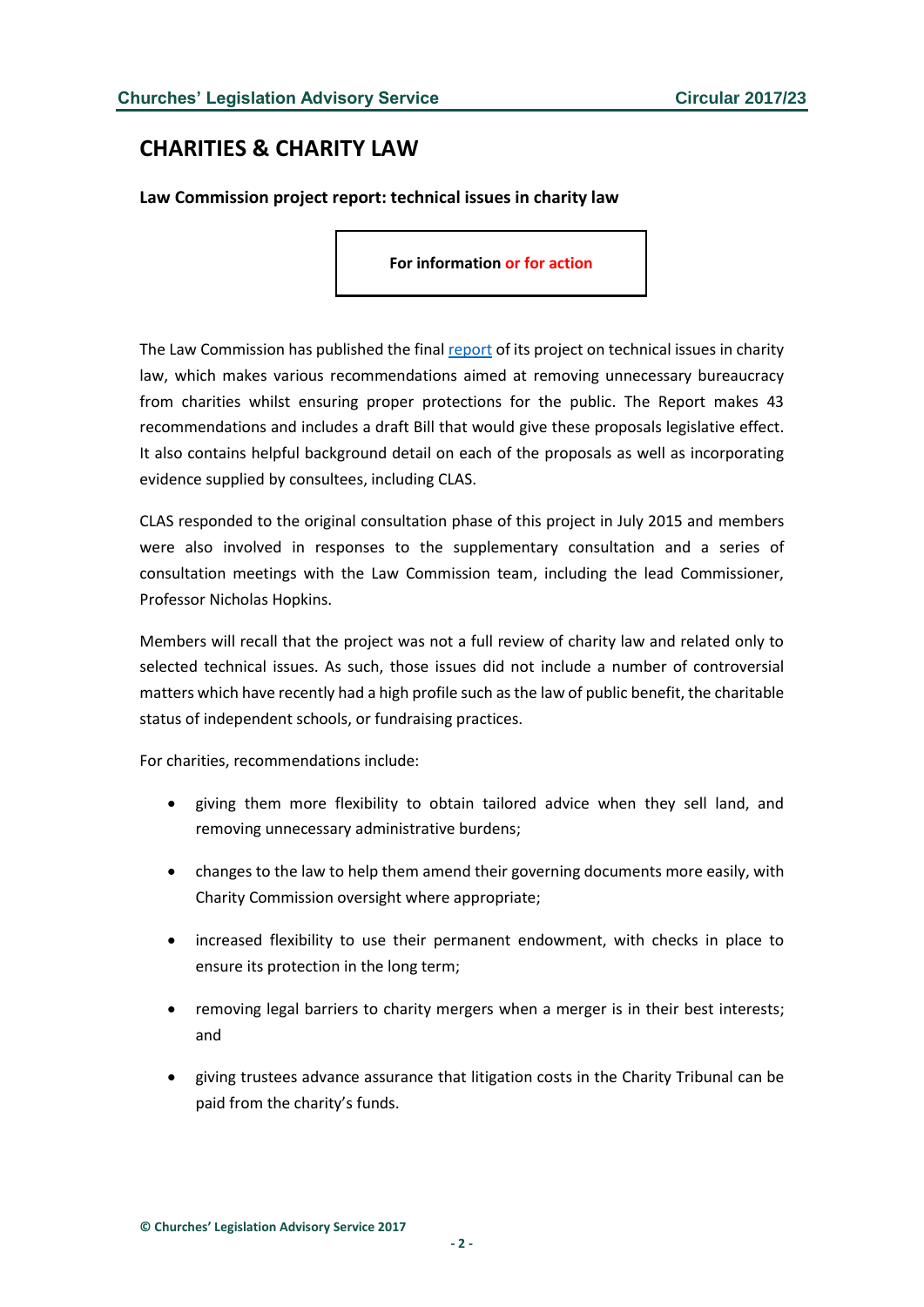For the Charity Commission, recommendations include:

- bringing in a single set of criteria to decide changes to a charity's purposes;
- increased powers to prevent charities using misleading names; and
- the ability to confirm that trustees were properly appointed.

The following items will be of particular interest to CLAS members, with the full list of recommendations from Chapter 7 also included at the end. We would also encourage members to read the document, and this chapter in particular, in detail.

# **Unincorporated charities: changing purposes and** *cy-près* **schemes**

The report examined the ways in which charities can change their purposes and amend their governing documents. There was general agreement as to the importance of ensuring that changes could be made as quickly and efficiently as possible, whilst retaining safeguards to ensure that proposed amendments were appropriate. For unincorporated charities, therefore, the key question related to how Sections 275 and 280 of the Charities Act 2011 should be updated. CLAS's response suggested that that the power of unincorporated charities to make a section 275 resolution should continue to be subject both to the approval of the Charity Commission and to the agreement of the members of the charity.

Following consultation, the Law Commission has decided to recommend the adoption of a new statutory amendment power for unincorporated charities. This would replace the power under section 280, enabling unincorporated charities to change any provision in their governing document by a resolution of the trustees and/or members, save for certain listed alterations (similar to regulated alterations by companies and CIOs) which would require the consent of the Charity Commission.

The Law Commission has also recommended that the introduction of this amendment power should be accompanied by the repeal of section 275, which it believes the amendment power will render superfluous. The report states that the difficulties created by section 275 and thrown up by any expansion of the power do not justify the minimal benefit (if any) that it would achieve after the recommended amendment power is introduced. Whilst consultees generally favoured expanding section 275 (as the Law Commission had provisionally proposed) and creating an equivalent power for corporate charities, it has decided that instead it would be simpler to have one, simple process for all.

# *Cy-près* **rules and fundraising appeals**

Where a charity fundraising appeal requires a specific amount for a particular objective, in some cases the appeal may not raise enough money ("failed appeals") or it may raise more than is needed ("surplus cases"). Both kinds of fund can, in some circumstances, be applied to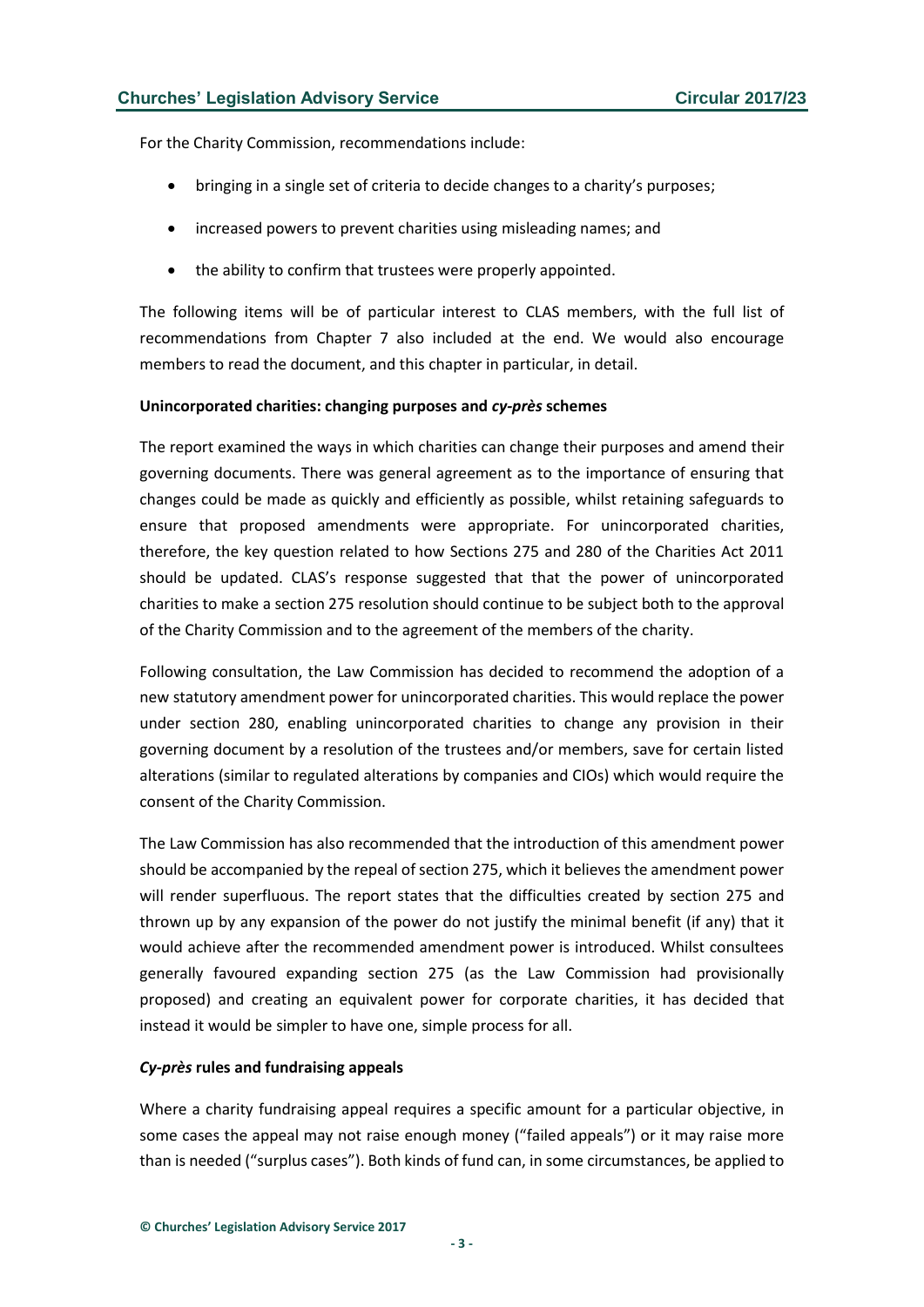other charitable purposes under a *cy-près* scheme. The Commission therefore called for opinions on the appropriate threshold for allowing a trustee to apply these funds without recourse to the Charity Commission.

The Law Commission noted that the Charity Commission already permits failed appeals raising less than £1,000 from unidentifiable donors to be applied *cy-près* without a scheme. It suggested that it would be sensible to formalise this approach in legislation, concluding that the threshold for trustees to be able to act alone should be set at  $£1,000$  (capable of amendment by secondary legislation). This was in line with CLAS's recommendation that a *de minimis* limit be introduced.

#### **Part 7 advice requirements**

#### *Disposal of charity land*

There is a complex regime of restrictions on charity trustees when it comes to disposing of, or granting mortgages over, charity land. Broadly speaking, charities are required to obtain advice from a qualified surveyor (ie a member of the Royal Institution of Chartered Surveyors) before disposing of any interest in land. While it is clearly desirable that charities take some advice on property matters from suitably qualified and experienced professionals, the key policy question was the extent to which charities should be *compelled* to obtain advice before disposing of charity land.

CLAS had recommended that the legislation should contain some degree of requirement for professional advice to be sought, particularly for smaller charities. CLAS's response stressed, however, that this should be light and proportionate both to the nature of the transaction in question and to the expertise in property matters of the charity proposing to carry it out. The Law Commission found that there was no consensus on this point among consultees.

Taking consultees' views into account, the Law Commission highlighted a total of 10 possible options for reform, including making no change, setting a *de minimis* threshold or permitting charities to dispense with the requirement to obtain advice if they decide that it is unnecessary to do so. Its final recommendations are as follows:

- The category of designated advisers under Part 7 of the Charities Act 2011 should be expanded to include Fellows of the National Association of Estate Agents and Fellows of the Central Association of Agricultural Valuers.
- Qualified charity trustees, officers and employees should be able to give advice under sections 119(1)(a), 120(2)(a) and 124(2) of the Charities Act 2011.
- The Charities (Qualified Surveyors' Reports) Regulations 1992 should be replaced with regulations that require designated advisers to provide advice about issues such as what sum to expect or how the value of the land could be enhanced, and a self-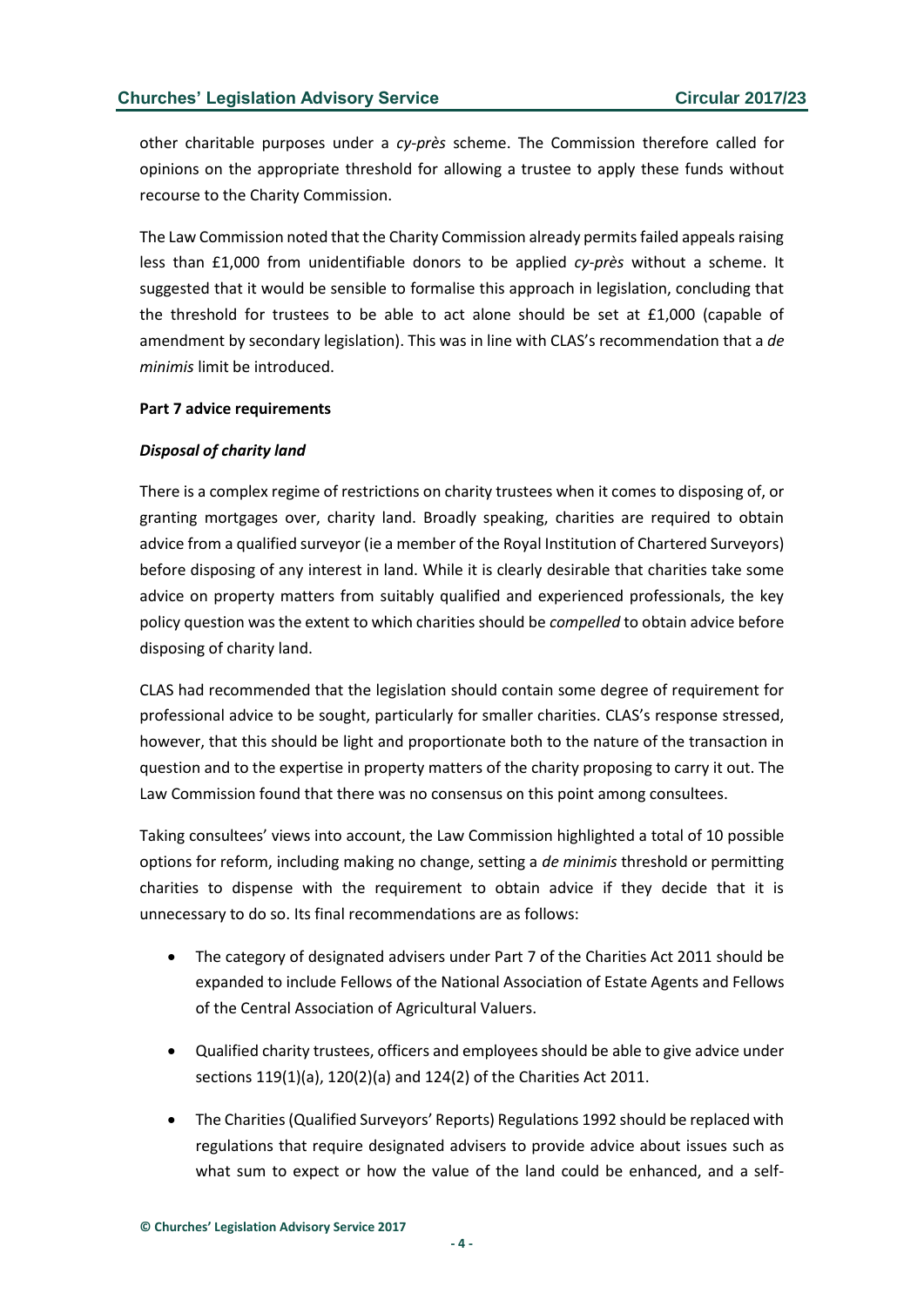certification that they have the appropriate expertise and experience and that they do not have any conflicts of interest with the charity.

The statutory requirement that charity trustees advertise the proposed disposition in the manner advised in the surveyor's report should be removed.

## *Disposals of land to a connected person*

Part 7 currently prohibits the disposal of charity land to any person falling within the definition of "connected person", without the consent of the Charity Commission (or the court). The Law Commission had noted that where a charity makes a disposal to a wholly-owned trading subsidiary, the subsidiary seems to fall within the definition of "connected person". Likewise, the definition includes "a trustee for the charity" who is not also a "charity trustee" (i.e. holding trustees and others in a similar position). The Law Commission had suggested that both these categories should be specifically excluded from the definition of "connected persons" for the purposes of disposals of land; CLAS's response had agreed with this suggestion.

While a clear majority of consultees agreed with the point in relation to wholly-owned trading subsidiaries, a number raised concerns about excluding holding trustees and others in a similar position from this definition, given the significant influence that some holding trustees can have. As such, the Law Commission has made a recommendation specifically excluding whollyowned trading subsidiaries from the connected persons regime, but retaining "a trustee for the charity" within it.

# *Acquisition of land*

While the Charity Commission does encourage charities to follow them, the Part 7 advice requirements do not extend to the acquisition of land. However, the Law Commission noted that charities are just as much at risk of purchasing land at an overvalue as they are of selling it at an undervalue – if not more so, since acquiring land will often involve an ongoing liability to maintain the property. They therefore asked whether the Part 7 advice requirements should be extended to the acquisition of land.

The Commission concluded that, even as amended in accordance with the recommendations on disposals, the requirements should not be extended. The CLAS response had suggested that doing so would merely add unnecessarily to the burdens of trustees. It noted that larger members were perfectly competent to make such judgments for themselves, while smaller ones made so few acquisitions that there was hardly any point in making them seek advice before buying a property in order to house a minister, for example.

In particular, the Commission agreed with comments about the practicality of enforcing an advice requirement in respect of the acquisition of land in the absence of the restriction in the register as an enforcement mechanism. It also accepted concerns about charities facing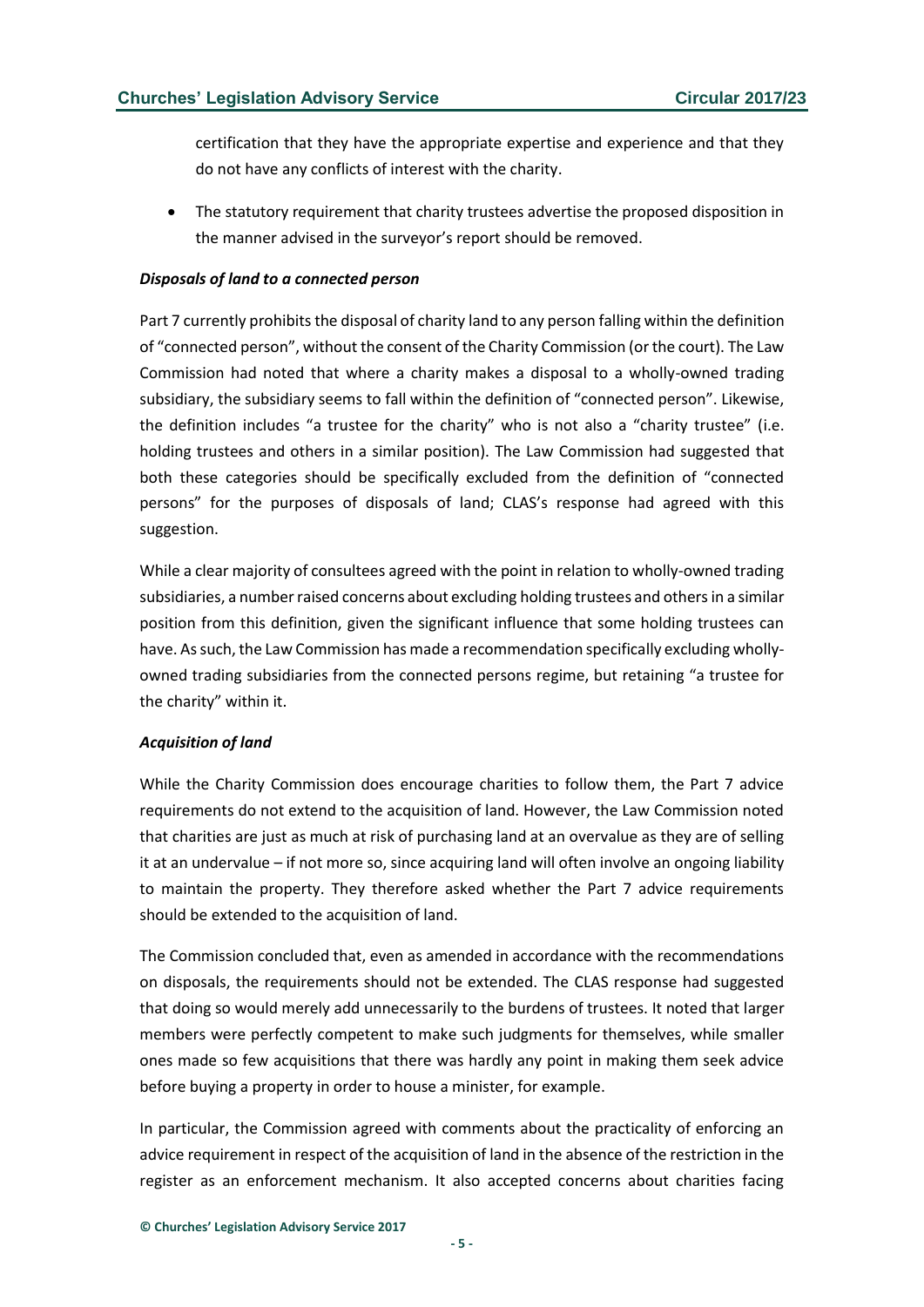difficulties in bidding against other potential purchasers who are not subject to advice requirements. While the Commission acknowledges the inconsistency that is created by the current regime between acquisition and disposal of land, it does not believe that these would be remedied by merely extending the Part 7 regime, since land transactions would be treated differently from transactions involving other assets.

#### **Payments to charity trustees**

#### *Remuneration for the supply of goods*

When a trustee has obtained a benefit in breach of fiduciary duty, the trustee must account to the charity for that benefit. While section 185 of the Charities Act 2011 allows charity trustees to be remunerated for supplying services to their charity such as building, decorating, accountancy or legal services, there is no equivalent provision for the supply of goods. This restriction therefore gives rise to an anomaly under which a charity could pay a trustee to paint the charity's offices (and the trustee could be paid to supply the paint as part of the transaction), but could not pay the same trustee solely to supply the paint. The Law Commission concluded that section 185 should be extended to allow trustees to be remunerated for the supply of goods. While the recommendation does not include any *de minimis* limit for remuneration – which the CLAS response had suggested – it notes that section 185 already contains a condition that "the amount of the remuneration is set out in a written agreement between the charity and the provider of the services ("P") and does not exceed what is reasonable in the circumstances."

#### *Equitable allowances*

When that benefit has been obtained in connection with work undertaken by the trustee for the charity, it might be appropriate to pay the trustee for his or her time, skill and effort in carrying out that work. This is known as an equitable allowance. The only way that a trustee can obtain an equitable allowance is through the courts. Such an award is very rare, in part due to the time and expense involved in court proceedings. The Law Commission therefore recommended that the Charity Commission be given the power to award equitable allowances and consulted on the criteria for the exercise of this power.

CLAS's response suggested that the criterion should be whether the trustee has acted honestly and reasonably and ought fairly to be relieved from liability. The Law Commission's final recommendation, however, is not in line with CLAS's position. It notes that an equitable allowance should be awarded not out of fairness in itself, but as payment for the skill and effort of the trustee. Whether the trustee has acted honestly and reasonably and ought fairly to be relieved from liability is not the correct question. The Commission also considers that the concerns about encouraging breach of fiduciary duty (which CLAS also raised) might be mitigated if the test were based on the criteria used by the courts, as one factor considered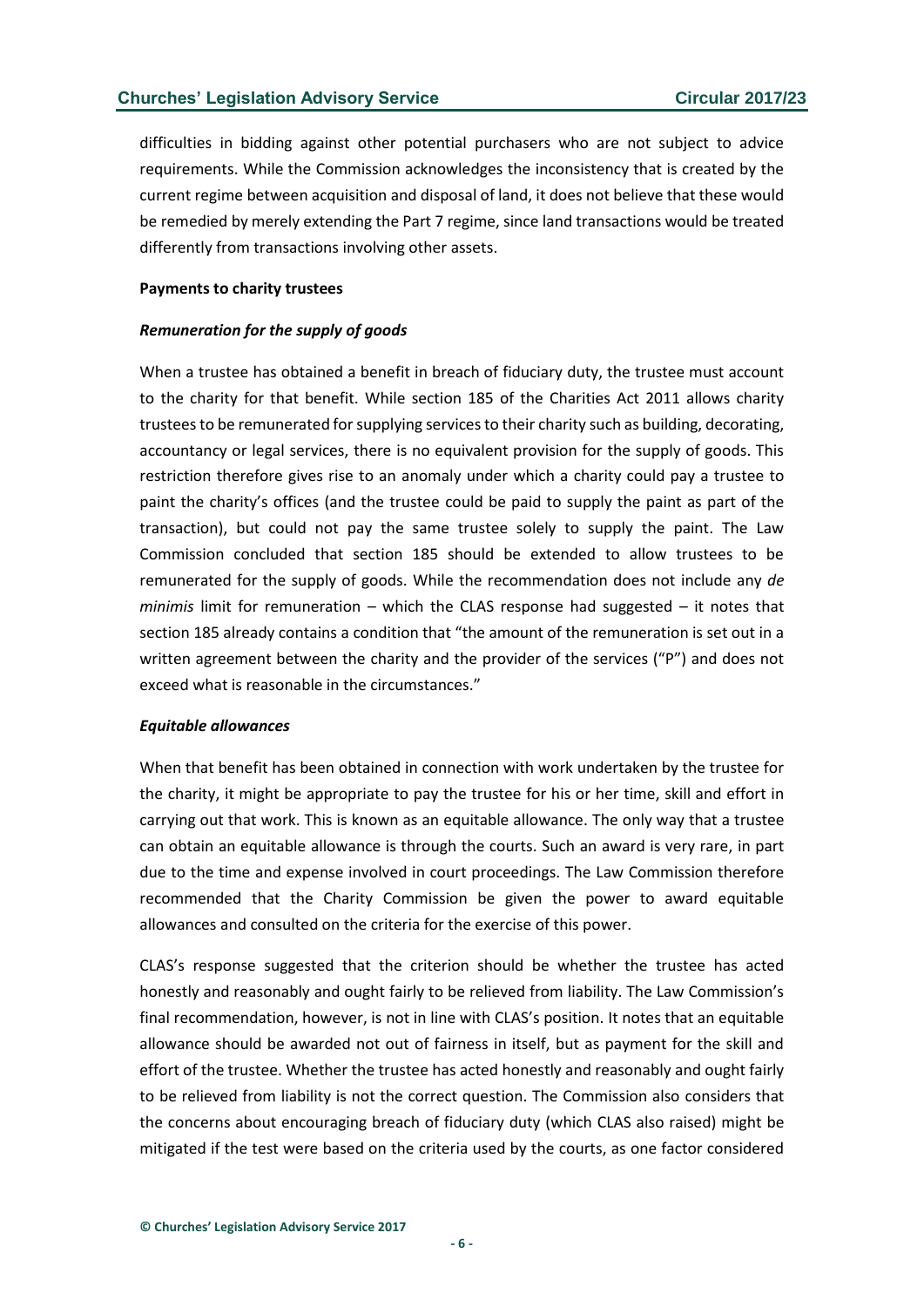by the courts is whether an equitable allowance would encourage future breaches of fiduciary duty. As such, the Law Commission has recommended that:

- the Charity Commission should have a power to require a charity to remunerate a trustee (or to authorise a trustee to retain a benefit already received) where the trustee has done work for the charity and it would be inequitable for the trustee not to be remunerated for that work (or not to retain the benefit received in connection with that work); and
- the exercise of that power, and the decision not to exercise the power, should be subject to challenge by way of judicial review.

# **Identifying charity trustees**

The Charity Commission has a power to determine the identity of the members of a charity; however, it has no similar power to determine the identity of the charity trustees of a charity. The Law Commission therefore considered whether such a power should be created. CLAS highlighted that for an unincorporated church charity, the trustees might be the entire adult membership of the congregation, subject to an application for registration having been accepted. Such a power would have enabled the Commission to decide, in effect, who was a member of the congregation in good standing and who was not – which would go against the self-understanding of most Churches *as Churches*. CLAS recommended that, if granted, there would have to be some kind of guarantee that such a power would be used only as a very last resort.

In fact, the Law Commission has concluded that such a power would be largely unnecessary. Instead, it has recommended that the Charity Commission be given the power to ratify a charity trustee's appointment or election, subject to the consent of the person whose appointment or election is sought to be ratified. It has also recommended that the decision to ratify, or not to ratify, an appointment should be subject to challenge by way of judicial review.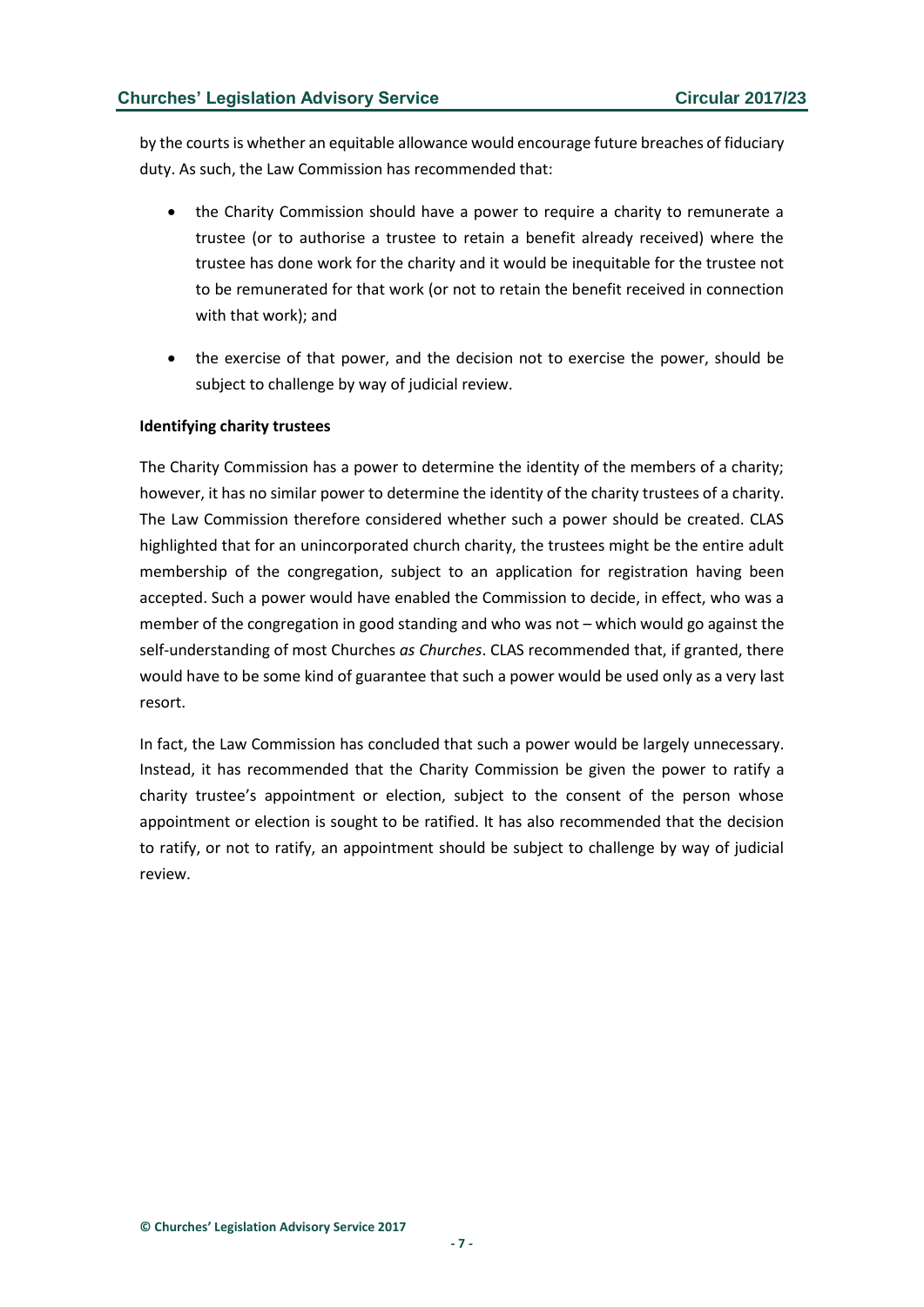#### **Chapter 7: Regulating Charity Land Transactions – full list of recommendations**

**Recommendation 14** - that:

- the category of designated advisers under Part 7 of the Charities Act 2011 be expanded to include fellows of the National Association of Estate Agents and fellows of the Central Association of Agricultural Valuers; and
- qualified charity trustees, officers and employees be able to give advice under sections 119(1)(a), 120(2)(a) and 124(2) of the Charities Act 2011; and
- the Charities (Qualified Surveyors' Reports) Regulations 1992 be replaced with regulations that require designated advisers to provide:
	- o advice concerning:
		- what sum to expect (or, if an offer has already been made, whether the offer represents the market value of the land);
		- whether (and, if so, how) the value of the land could be enhanced;
		- marketing the land (or, if an offer has already been made, any further marketing that would be desirable);
		- anything else which could be done to ensure that the terms of the transaction are the best that can reasonably be obtained for the charity; and
	- $\circ$  a self-certification by the adviser that they:
		- have the appropriate expertise and experience to provide the advice that is required;
		- do not have any interest that conflicts, or would appear to conflict, with that of the charity; and
- the statutory requirement that charity trustees advertise the proposed disposition in the manner advised in the surveyor's report be removed.

#### **Recommendation 15** – that:

• Part 7 of the Charities Act 2011 only apply where land is solely held by, or held in trust solely for, a single charity.

#### **Recommendation 16** – that:

• the connected persons regime in Part 7 of the Charities Act 2011 be retained;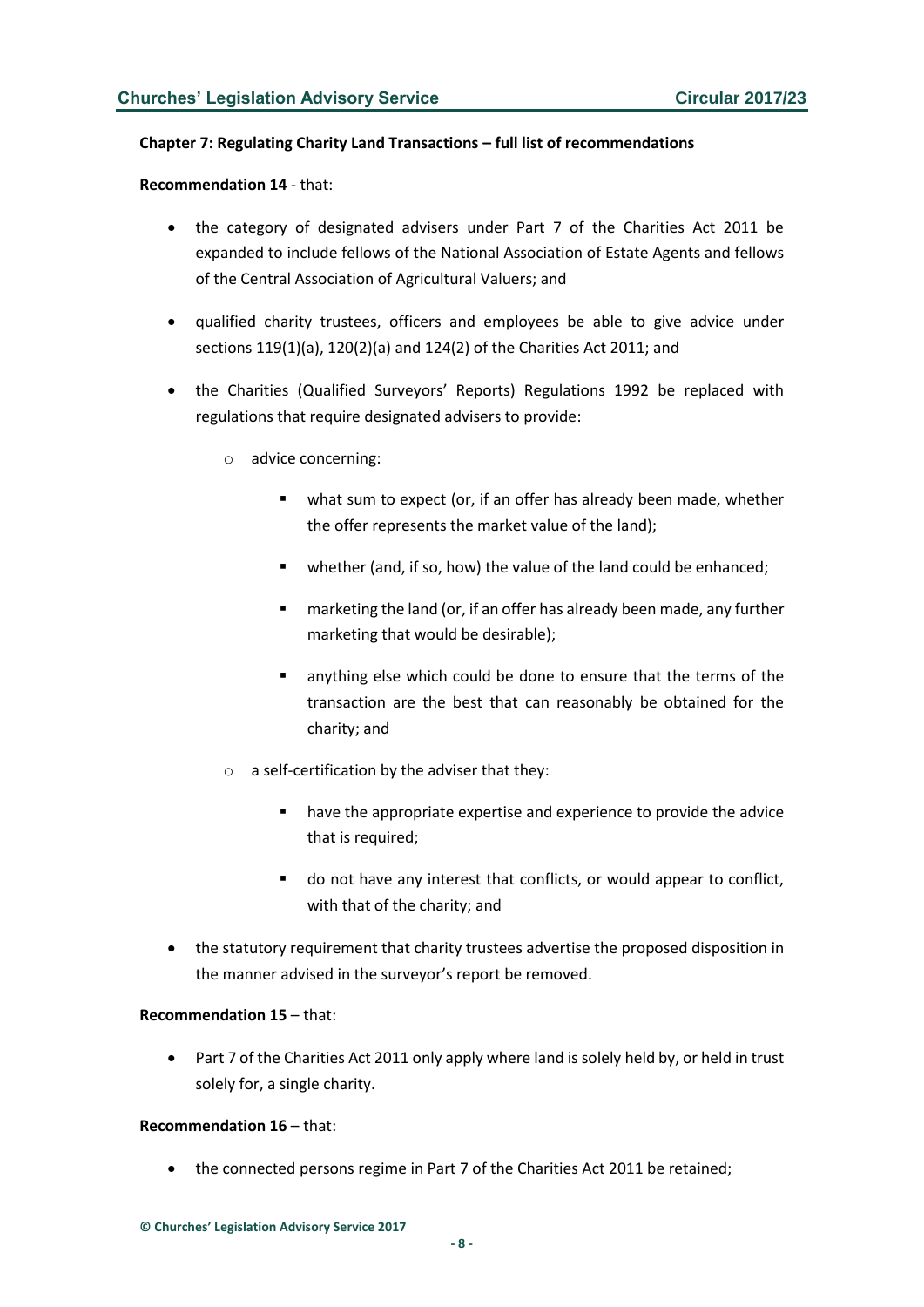# **Churches' Legislation Advisory Service Circular 2017/23**

- the definition of connected persons should:
	- o exclude employees where the disposal is the grant of a short residential tenancy;
	- o exclude wholly-owned subsidiaries;
	- o be capable of amendment by secondary legislation; and
	- o omit the reference to "illegitimate child";
- disposals of land to wholly-owned subsidiaries should be notified to the Charity Commission; and
- the Charity Commission's guidance for trustees disposing of land, and guidance for designated advisers, should make clear that disposals to wholly-owned subsidiaries should be for the best terms that can reasonably be obtained for the charity.

# **Recommendation 17** – that:

- charities be required to include in a contract for a disposition of charity land a statement that the requirements of Part 7 of the Charities Act 2011 have been complied with; and
- a contract for a disposition of charity land should be enforceable by a purchaser if:
	- o such a certificate has been given in the contract; or
	- $\circ$  such a certificate has not been given but the purchaser has acted in good faith.

# **Recommendation 18** – that:

the requirements in section 121 of the Charities Act 2011 concerning advertising proposed disposals of designated land and considering any responses received should be abolished.

#### **Recommendation 19** – that:

- the Charity Commission amend its guidance Acquiring Land (CC33) as follows:
	- o The guidance should reflect our recommendations to reform the regime governing the disposal of land, for example, suggesting that advice could be obtained from a fellow of the National Association of Estate Agents or a fellow of the Central Association of Agricultural Valuers as well as a member of the Royal Institution of Chartered Surveyors.